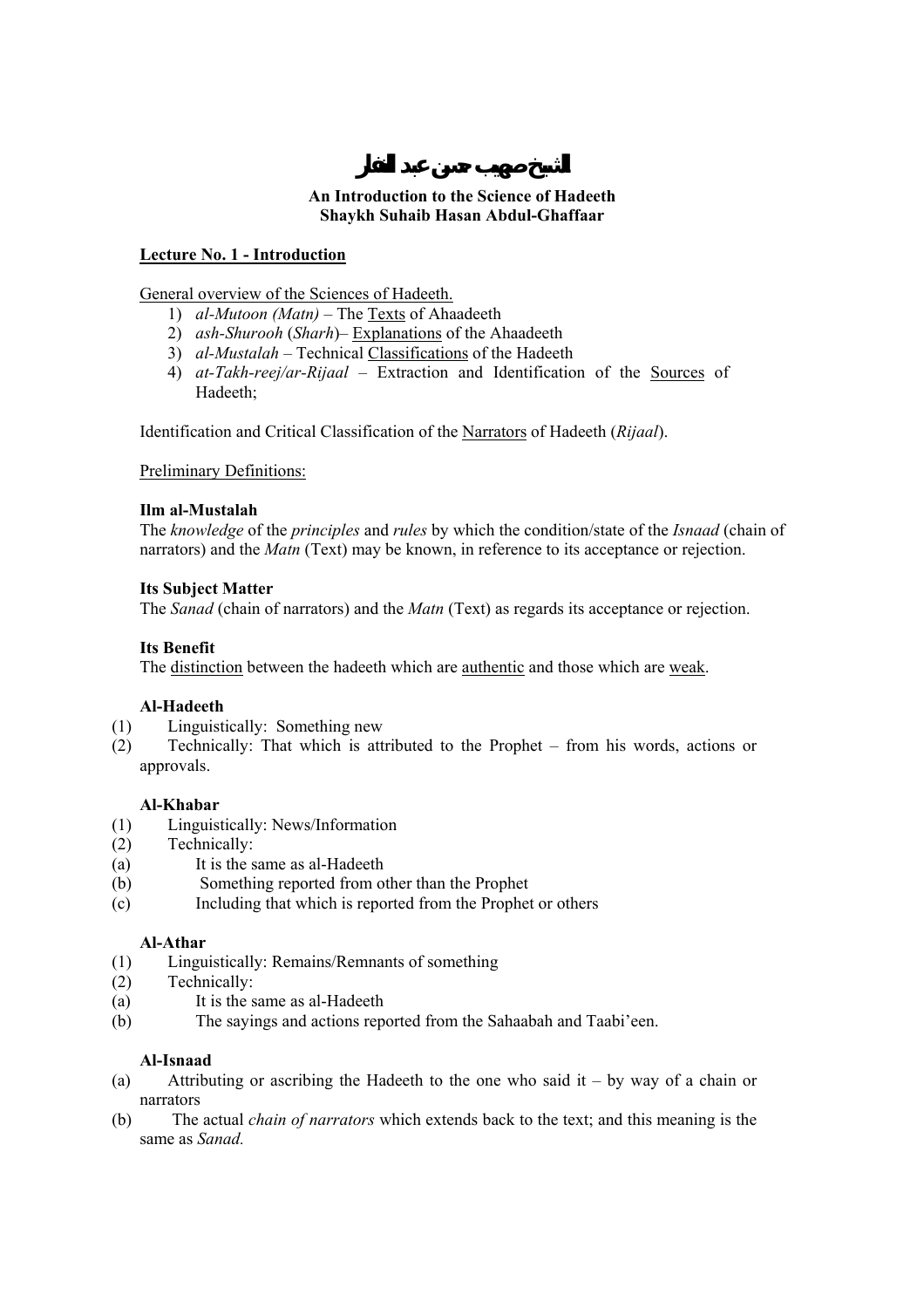## **As-Sanad**

- (1) Linguistically: The Support/Prop (upon which something rests)
- (2) Technically: The actual *chain of narrators* which extends back to the text.

## **Al-Matn**

- (1) Linguistically: Something solid, which is raised up from the earth.
- (2) Technically: The actual *speech*/*words* which the chain of narrators ends with.

## **Al-Musnad**

- (1) Linguistically: That which has been attributed to someone.
- (2) Technically:
- (a) Every book whose narrations are separately arranged according to the Sahaabee who reported it.
- (b) That hadeeth which is traced back to the Prophet (*marfoo'*) with an unbroken chain (*muttasil*)
- (c) It may also refer to the *Sanad (chain)*.

## **Al-Musnid**

The one who narrates the hadeeth with its chain of narrators.

# **Al-Muhaddith**

One who is engaged with the science of hadeeth – *Riwaayatan* (classification of the hadeeth and the narrators) and *Diraayatan* (the texts of the hadeeth and its explanations) – having knowledge of a great many texts of hadeeth and narrators.

## **Al-Haafidh**

- (a) The same as al-Muhaddith
- (b) One who is of a higher standard such that what he knows at every level of narrators is more than what he does not know.

# **Al-Haakim**

He who has knowledge comprehending almost all of the ahaadeeth, whereas only a few might escape him.

#### **Lecture No. 2**

- 1. *Mustalah* is one of the branches of Uloom al-Hadeeth. The others are: *Al-Mutoon* (Texts), *ash-Shurooh* (Explanations), *at-Takh-reej* (Identification of the Sources for a particular hadeeth), *ar-Rijaal* (Identification and grading of the narrators in a chain; Biographies).
- 2. Outline of what we will cover in Mustalah

# **-Relating to the number of narrators/reporters at each level of the chain**

- a. Al-Khabar *al-Mutawaatir* (consecutive)
- b. Al-Khabar *al-Aahaad* (single, isolated): *al-Mash-hoor* (famous), *al-Azeez* (rare, strong), *al-Ghareeb* (scarce, strange)

# **-Relating to the Acceptance or Rejection of a particular hadeeth**

a. al-Khabar *al-Maqbool* (acceptable reports):

 *as-Saheeh* (sound, authentic), *al*-*Hasan* (good); *Saheeh Li*-*Ghairi*-*hi* (due to the support of other narrations), *Hasan Li-Ghairi-hi* (due to the support of other narrations)

b. al-Khabar *al-Mar-dood* (rejected reports): *ad-Da'eef* (weak)…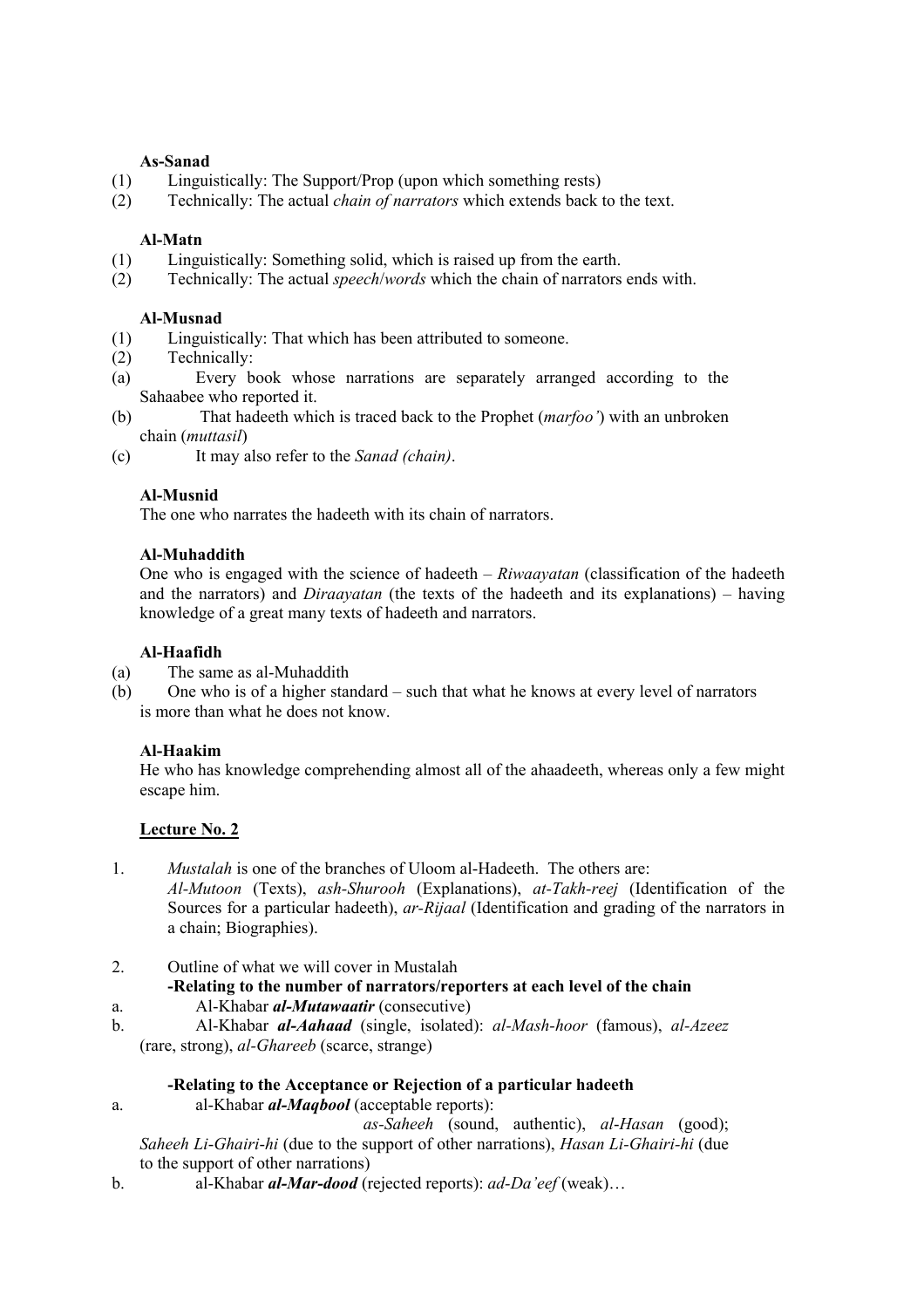c. Reasons why a hadeeth may be rejected:  $--A$ *Break* in the chain of narrators: *al-Mu'allaq* (hanging, suspended), *al*-*Mursal* (hurried), *al*-*Munqati'* (broken, cut off), *al*-*Mu'dal* (weakened)

> *Critical remarks* concerning the narrators [*Dabt* (accuracy) or '*Adaalah*(character)]: *al*-*Mawdoo'* (fabricated, forged), *al*-*Matrook* (abandoned), … *Al-Jahaalah bi-l-Raawee* (A narrator whose credibility is not confirmed)

### **–Relating to the Source or Authority from whom the Hadeeth is related**

*al-Hadeeth al-Qudsee* (reported from Allah), *al-Marfoo'* (elevated, raised up), *al-Mawqoof* (stopped, suspended), *al-Maq-too'* (severed, cut off)

# **-Other Categories of Hadeeth which may be Acceptable or Rejected**

*al-Musnad* (supported); *al-Muttasil* (continuous)

# **Lecture No. 3 Authors Introduction**

Is the authentic Sunnah considered as Revelation? The *Sunnah* (including the sayings, actions and approvals of the Prophet) is the second of the two revealed Fundamental Sources of Islam (along with the Qur'an).

What are the primary parts of a Hadeeth?

Every *Hadeeth has* two parts*: Matn* (text, or words which are reported) *Isnaad* (chain of narrators/reporters through whom the text is transmitted).

Why is the Isnaad Important?

*"The Isnaad is part of the Deen; had it not been for the Isnaad, whoever wished to would have said whatever he liked."* [Abdullah ibn al-Mubaarak (d. 181AH)]

*Why* is there a need for Verification of the *Isnaad?*

- (a) Due to *omission* of a reporter (link) in the chain (for one reason or another)
- (b) Due to *deliberate fabrication* of Ahaadeeth by various sects which appeared amongst the Muslims, in order to support their deviations.

# *Acceptance* or *Rejection* of a Hadeeth based upon its *Narrators:*

*"They would not ask about the Isnaad. But, when the fitnah (trouble, turmoil...) happened, they said: Name to us your men. So, the narrations of the Ahlus-Sunnah would be accepted, while those of the Ahlu-l-Bid'ah would not be accepted.* [Muhammad Ibn Seereen (d. 110AH)]

# **Brief History of Mustalah al-Hadeeth**

The First Stage (Oral Transmission)

As time passed, more reporters were involved in each *Isnaad*, and hence the need for a more systematic approach to the acceptance or rejection of Hadeeth. This *system* or *science* related to the rules and principles of *classification of Hadeeth* is what is known as *Mustalah al-Hadeeth*. In the initial stage this information was transmitted by the scholars **orally**.

# The Second Stage (Scattered Writtings)

Later these rules and principles were **written** down (systematically), but in scattered writings - along with other sciences such as *al-Fiqh*, *Usool al-Fiqh*, *Hadeeth... -* in such books as *ar-Risaalah* and *al-Umm* [Imaam ash-Shaafi'ee (d.204AH)], the Introduction to *Saheeh Muslim* [Imaam Muslim ibn al-Hajjaaj (d.261AH)], and *al-Jaami'* [Imaam at-Tirmidhee (279AH)]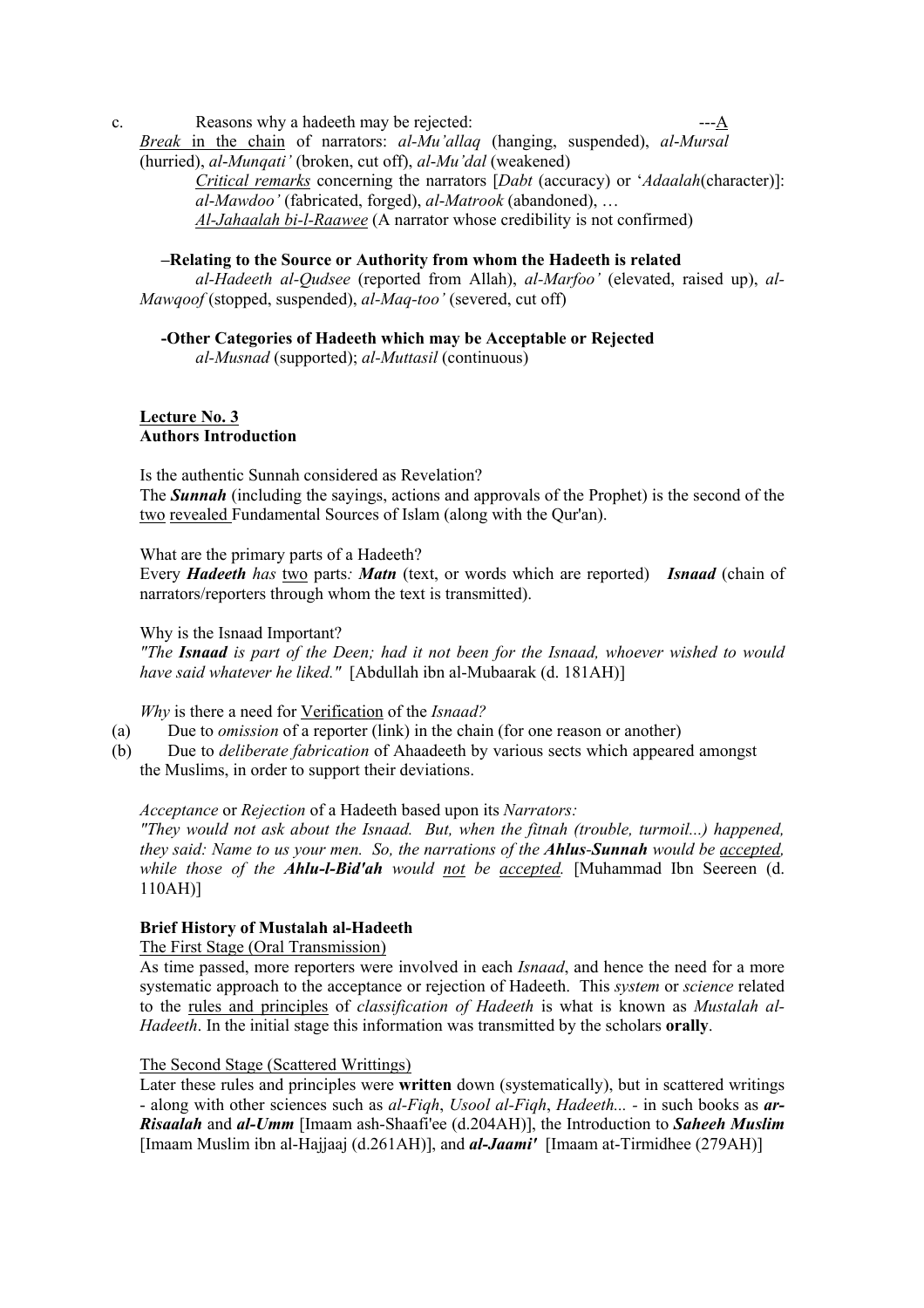#### The Third Stage (Independent/Specialized Works)

As time went on and the various sciences developed - in the  $4<sup>th</sup>$  Century of the Hijrah - the scholars began to author books for each science independently. One of the first to author a comprehensive book on the subject of *al-Mustalah* was Abu Muhammad al-Hasan ibn Abdur-Rahmaan **ar-Raama-hur-muzee** (d.360AH), with his book *al-Muhaddith al-Faasil baina ar-Raawee wa-l-Waa'ee.* 

Many important books were written during this stage, including the books of *al-Haakim an-Naisaabooree (d.405H), al-Khateeb al-Baghdaadee (d.463H), al-Qaadee 'Iyaadh (d.544H), etc.* Then, in the 7<sup>th</sup> Century of the Hijrah, a book was written which came to be the standard reference for thousands of scholars and students of Hadeeth until today: *Uloom al-Hadeeth* (which is known today as *Muqaddimah Ibn Salaah*) by Abu 'Amr 'Uthmaan ibn Abdur-Rahmaan ash-Shah-razooree [known as *Ibn Salaah* (d.643H)]

Many notable works were produced later - based upon the *Muqaddimah* of *Ibn Salaah*  Including: *Taqreeb an-Nawaawee [an-Nawawee (d.676H)]; Tadreeb ar-Raawee [as-Suyootee (d.911H)]; Ikhtisaar Uloom al-Hadeeth [Ibn Katheer (d.774)]; at-Taqyeed wa-l-Eedaah [al-'Iraaqee (d.806H)]; an-Nukat ala Kitaab Ibn Salaah [Ibn Hajar al-Asqalaanee (d.852H)];* 

# **Mustalah al-Hadeeth**

The various book of al-Mustalah primarily deal with the classification of Hadeeth based upon various considerations, including:

Reference to a Particular Authority: [Marfoo' - Mawqoof -Maqtoo']

Reference to the Links in the Isnaad: [Muttasil, Munqati', Mu'allaq...]

Reference to the number of reporters in every stage: [Mutawaatir, Aahaad]

Reference to the manner in which the Hadeeth is reported: ['An, Haddathanaa..]

Reference to the Nature of the *Text* or *Chain*: [Ziyaadah ath-Thiqah, Shaadh, Mudraj]

Reference to the Hidden Defects in the *Text* or *Chain*: [Mu'allal: Maqloob, Mudtarib]

Reference to the Reliability and Memory of the Reporters: [Saheeh, Hasan, Da'eef...]

# **Lecture No. 4**

#### **Rijaal al-Hadeeth**

*'Ilm ar-Rijaal* deals with examination, inspection and scrutinizing the Biographies of the reporters/narrators of Hadeeth for authenticating/favorable remarks (*Ta'deel*), or disparaging/unfavorable remarks (*Jarh*) about the character (*'Adaalah*) of the narrators and their accuracy (*Dabt*) in reporting - in order to determine the *reliability* and *acceptability* of what they have reported from the Prophet.

Examples of such remarks, in descending order of authentication, are:

| <i>Imaam</i> (leader), <i>Haafiz</i> (preserver)       | (Saheeh - Authentic)             |
|--------------------------------------------------------|----------------------------------|
| <i>Thabt - Thiqah</i> (reliable, trustworthy)          | (Saheeh - Authentic)             |
| <i>Yukh-tee</i> (makes mistakes)                       | (Da'eef or Hasan Li-Ghairi-hi -) |
| Da'eef (weak)                                          | (Da'eef - Weak)                  |
| Matrook (abandoned by the scholars of Hadeeth)         | (Da'eef Jiddan - Very Weak)      |
| <i>Khadh-dhaab</i> (liar, used to fabricate ahaadeeth) | (Mawdoo' - Fabricated)           |

**Note:** In the case of conflicting remarks – from the same scholar or from two or more different scholars – all remarks have to be reviewed carefully with consideration of: the *reason* given for the unfavorable remark; the *seriousness* of the particular criticism; the *authenticity of the chain* by which the critical remarks are transmitted; the *eras of the critics* whose remarks conflict; *differences in the usage* of the various technical terms by different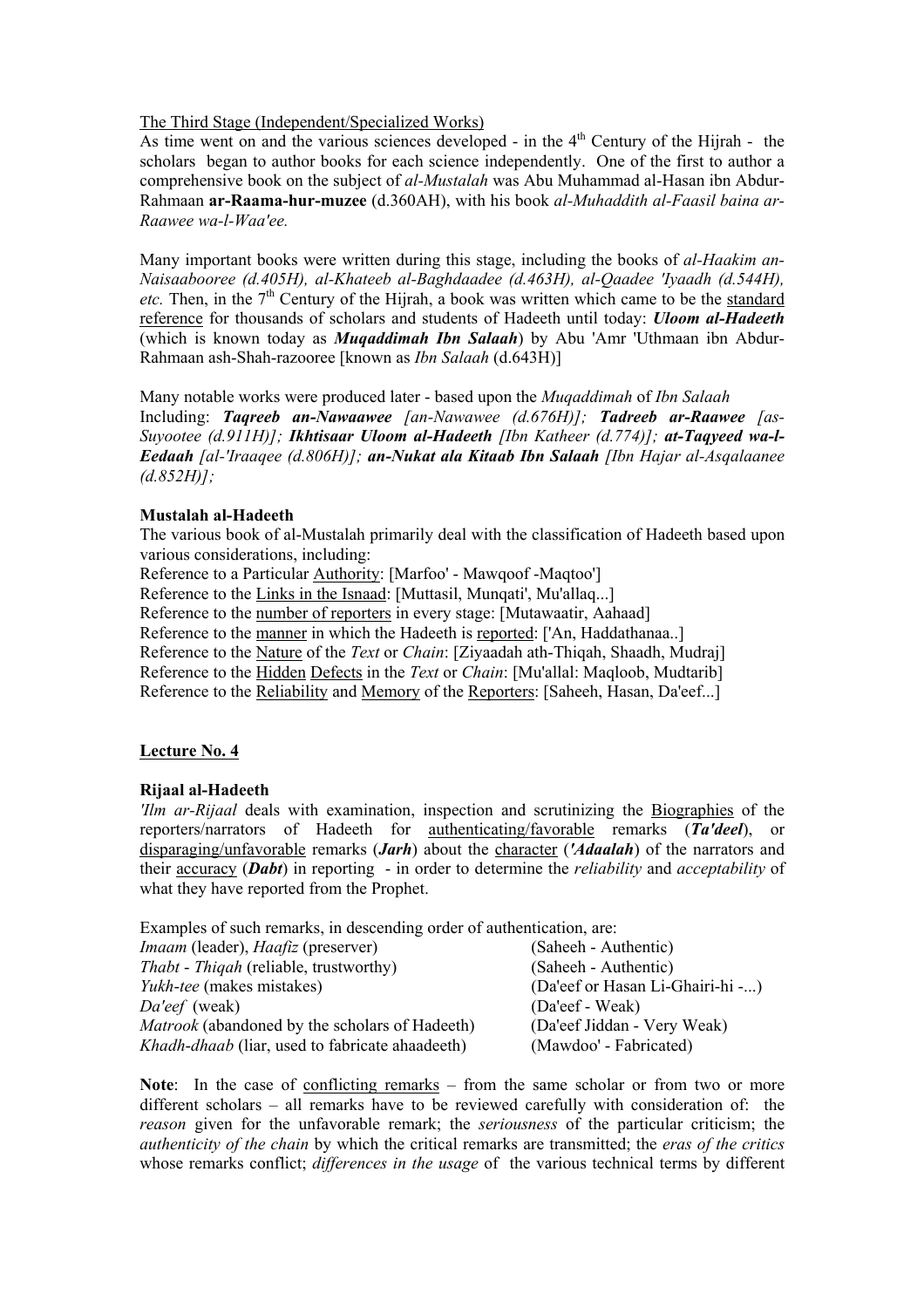scholars; the *strictness or leniency* of the scholar or scholars whose comments are under consideration…etc.

The scholars have been classified into three general categories here: *Muta'annit, Mutathabbit* (extremely critical, strict) *Mu'tadil, Munsif* (balanced, fair) *Mutasaahil* (lenient, easy going).

Classification of Hadeeth With Reference to a Particular Authority *Marfoo'* Linguistically: Raised up, Elevated

Technically: That which has been ascribed or attributed to the *Prophet*

## *Mawqoof*

Linguistically: Stopped, suspended

Technically: That which has been ascribed or attributed to the *Sahaabah;* it may also be used to refer to those after the *Sahaabah*, if restricted by such saying as: *Mawqoof az*-*Zuhree* (a saying of Ibn Shihaab az-Zuhree).

Some types of narrations appear to be *mawqoof*, while, in fact, they take the ruling of *marfoo'* [raised up to the Prophet].

#### *Maqtoo'*

Linguistically: Severed, cut off Technically: That which has been ascribed or attributed to the Taabi'een or those who came after them.

#### **Lecture No. 5**

Classification of Hadeeth With Reference to the *Links in the Isnaad* [In consideration of whether the chain is *broken* (*munqati'*) or *unbroken* (*muttasil*)]

#### *Musnad*

Linguistically: That which has been attributed to someone. Technically:

- (a) That hadeeth which is traced back to the Prophet (*marfoo'*) with an unbroken chain (*muttasil*).
- (b) Every book whose narrations are separately arranged according to the Sahaabee who reported it.

It's Ruling (*Hukm*): It could be *Saheeh*, and it could be *Da'eef*.

#### *Munqati'*

Linguistically: Cut off, detached, non continuous

Technically: The (hadeeth) whose Isnaad is *not connected* (non-continuous), without consideration of *how* or *where* the break(s) occurs. This definition includes *all types* of broken chains. However, many of the scholars use it to refer specifically to broken chains other than: *Mursal* (a break at the end), *Mu'allaq* (a break at the beginning) or *Mu'dal* (two consecutive missing links) [full definitions follow].

It's Ruling (*Hukm*): It is *Da'eef* (weak).

#### *Mursal*

Linguistically: Set free, hurried

Technically: The (hadeeth) whose narrator(s) is missing – at the *end* of the Isnaad, after the *Taabi'ee;* for example, a *Taabi'ee* says: '*Qaala Rasoolu-llah…'*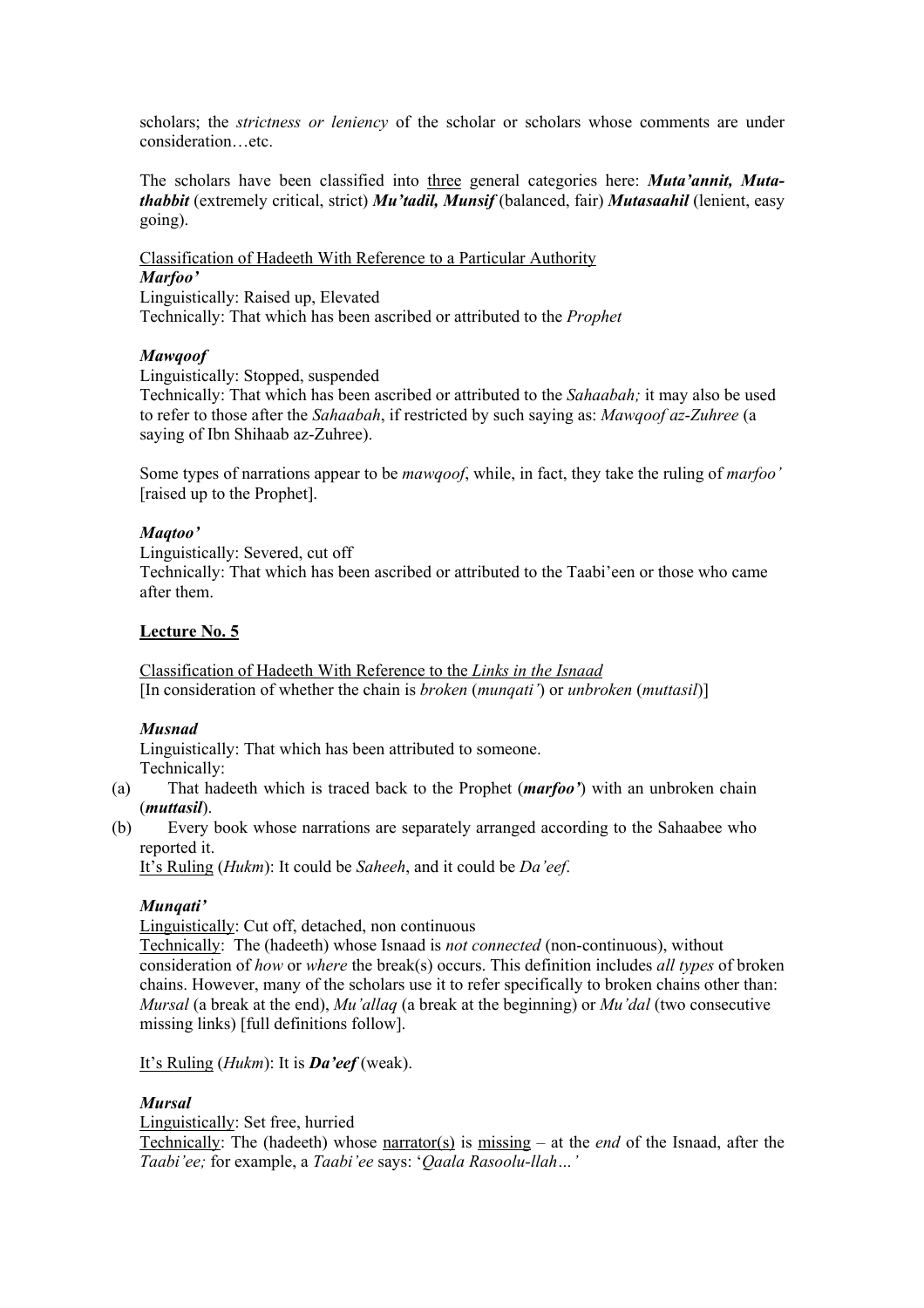It's Ruling (*Hukm*): There are three (3) opinions:

- (a) *Da'eef Mardood* (weak, rejected). This is the opinion of the majority of scholars or Hadeeth, as well as many of the scholars of *Fiqh* (Jurisprudence) and *Usool* (Fundamentals of Jurisprudence) - due ignorance of the status of the missing link who could very well be other than a *Sahaabee* (companion).
- (b) *Saheeh Hujjah* (authentic, proof), with the condition that the narrator who reports from the Prophet (at the point of the missing link) is *Thiqah* (reliable), and that he is known not to leave out the person he reports from except that the missing person is *Thiqah* (reliable) also. The is the opinion of Abu Haneefah, Maalik, and the more well known opinion of Ahmad. They say that it is not possible that a reliable *Taabi'ee* would attribute something to the Prophet unless they heard it from a reliable source.
- (c) *Maqbool* (acceptable), if *supported* by other factors [The opinion of ash-Shaafi'ee ..]

## Factors Related to the Narrator (*Raawee*)

-That he is one of the Major *Taabi'een* (who only narrated from *Sahaabah*)

-Whenever he identifies the missing link, it is a reliable person (*thiqah*)

-Whenever the Trusted Memorizers (*Huffaadh*) of Hadeeth share with him in reporting a hadeeth, they do not contradict what he has reported

Factors Related to the Narration (*Marwee*)

-It should be reported through a *different chain* which is connected (*musnad*)

-It should be reported through a *different chain* which is broken (mursal)

-It is in agreement with the saying of a *Sahaabee* (companion)

-Most of the scholars make a *fatwa* (legal ruling) in accordance with its meaning.

#### *Mursal as-Sahaabee*

It is the ahaadeeth reported from the Companions, which they have not heard directly from the Prophet nor witnessed – due to their young age, late acceptance of Islam, or being absent from the Prophet.

It's Ruling (*Hukm*): *Saheeh Hujjah* (authentic, proof), according to the majority of scholars – since a *Sahaabee* rarely narrates from other than another *Sahaabee*, and if they narrated from a *Taabi'ee* they would say so clearly; otherwise, the failure to mention the name of the *Sahaabee* whom he heard from is not detrimental since all of the *Sahaabah* are reliable trustworthy reporters.

#### *Mu'allaq*

#### Linguistically: Hanging, suspended

Technically: The (hadeeth) which has one or more *consecutive* narrators deleted from the *beginning* of it's *Isnaad* (chain) [from the point of the collector, like al-Bukhaaree, etc.]. It's Ruling (*Hukm*): *Mardood* (rejected), since it is missing one of the conditions of *Qubool* (acceptance), i.e. a *connected chain* of narrators (*ittisaal as-sanad*), due to the deletion of one or more narrators, whose condition (or reliability) is unknown.

#### *Mu'dal*

Linguistically: Perplexing, weakened, disabled

Technically: The (hadeeth) which has *two* or more *consecutive* narrators deleted from it *Isnaad* (chain of narrators) – at any point of the chain, except the beginning (*Mu'allaq*) or the end (*Mursal*).

It's Ruling *Hukm*): *Da'eef* (weak). It is weaker than the *Mursal* and *Munqati'*- due to the increase in the number of missing narrators from the *Isnaad*.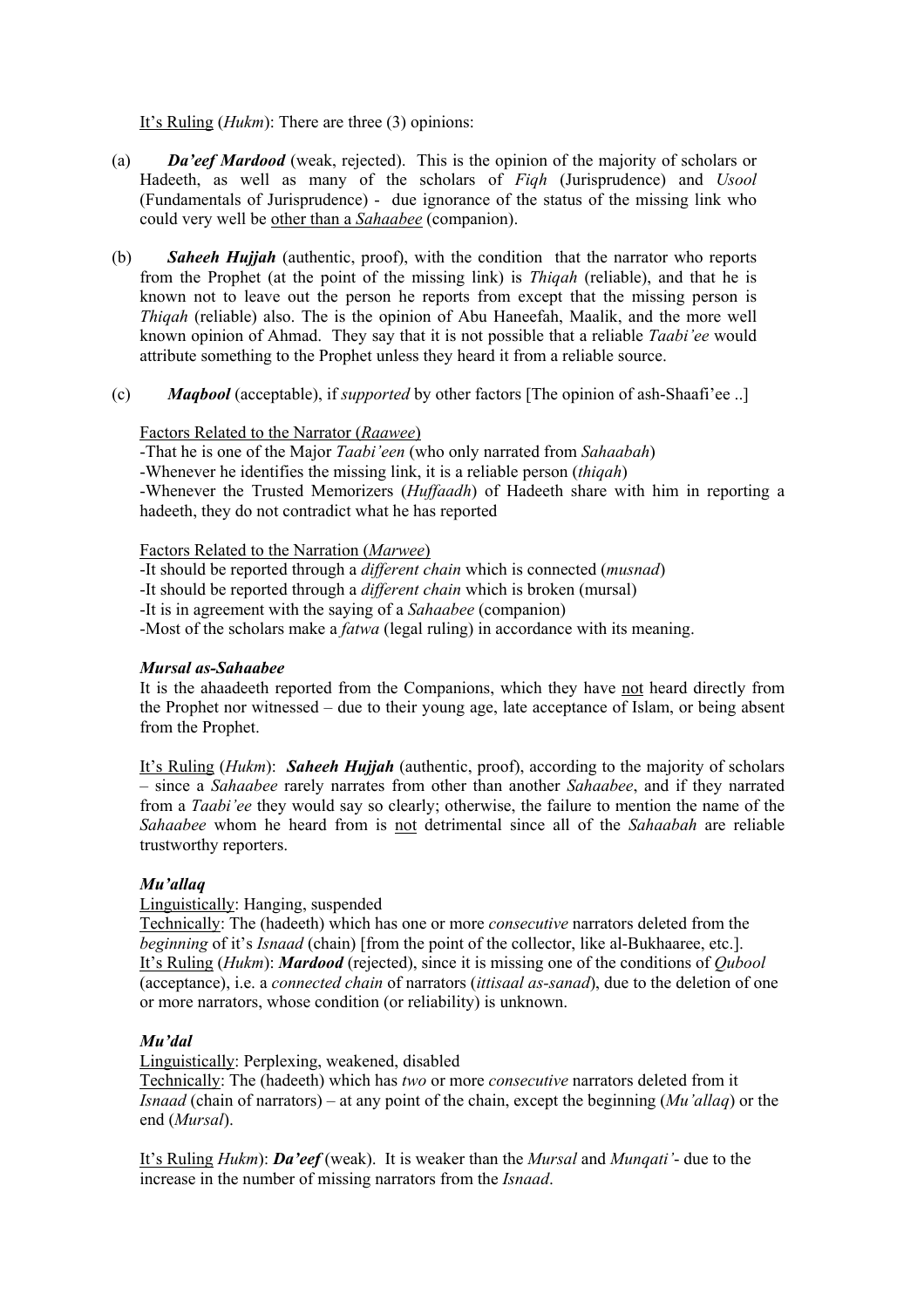# **Lecture No. 6**

# Classification of Hadeeth According to the *Number of Reporters at each Stage of the Chain*

## *Mutawaatir*

Linguistically: That which is consecutive, or comes in succession. Technically: That which is reported by such a large number of people that it would be impossible – under normal conditions – to conspire to forge or fabricate it.

Its Conditions (*Shuroot*):

- (a) That it be reported by a very large number of people (which is not agreed upon)
- (b) That is large number of reporters is found in every level of the chain
- (c) That under normal circumstances, it would be impossible to conspire to forge the report
- (d) That its basis be derived from something known by the senses: sight, hearing, feeling…

It's Ruling (*Hukm*): *al-Ilm ad-Darooree (Yaqeenee)* Certain knowledge is derived from it, about which a person is obligated to accept just as if he/she had actually witnessed it. There is no need to seek out the status of the chain of reporters.

#### Its Divisions *(Aqsaam):*

- (a) *al-Mutawaatir al-Lafzee* (in the actual wording); the one whose *wording* and *meaning* are Mutawaatir,
- (b) *Al-Mutawaatir al-Ma'nawee* (in the meaning only); like the hadeeth of raising the hands in supplication, punishment in the grave, the fountain of the Prophet on the Day of Resurrection, building a *masjid* for the sake of Allah…

# *Khabar al-Aahaad*

Linguistically: It is the plural of one (*ahad*) Technically: That which does not fulfill all the conditions of the *Mutawaatir*.

Its Ruling (*Hukm*) *al-Ilm an-Nadharee* Knowledge which requires investigation [to confirm its authenticity or its indications].

#### **Al-Mash-hoor:**

Linguistically: Well-known, famous

Technically: That which is reported by three or more people at every level in the chain, while not fulfilling the conditions for Mutawaatir.

Its Ruling *(Hukm):* Neither of the two types of Mash-hoor is necessarily described as *Saheeh* (authentic) or *Da'eef* (weak); it may be *Saheeh, Hasan, Da'eef* or even *Mawdoo'*

#### **al-Azeez**

Linguistically: Rare or Strong

Technically: That which is reported by no less than *two* narrators at every level of the chain [even if it exceeds two at some of the levels in the chain or narrators]. An example of a Hadeeth Azeez: *None of you is a believer (perfectly) until I am more beloved to him than his father, his child and all of mankind. [Bukhaaree, Muslim].* 

Its Ruling *(Hukm):* It is not necessarily described as *Saheeh* (authentic) or *Da'eef* (weak); it may be *Saheeh, Hasan, Da'eef* or even *Mawdoo'*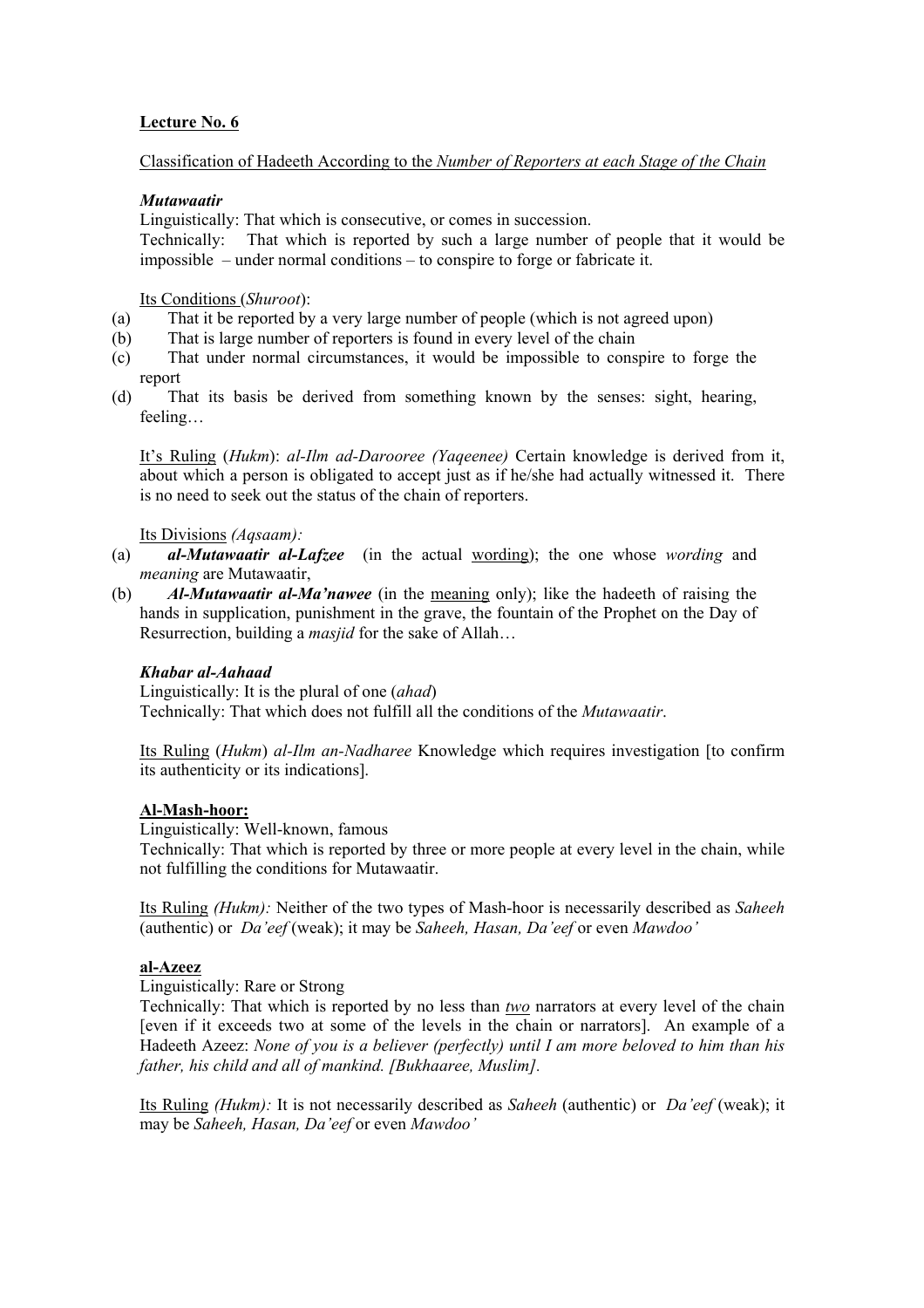## **Ghareeb**

Linguistically: Single, Alone; or far from one's relatives Technically: That which has been reported by a *single* narrator at one or more levels of the chain or narrators. Another Name or the *Ghareeb* Hadeeth is *al*-*Fard*  Its Ruling (*Hukm*): It could be Saheeh or Da'eef, though more often than not, it is *weak*.

## **Lecture No. 7**

## Classification of Hadeeth According to the *Manner In Which the Hadeeth is Reported*

## *Al-Mudallas*

Linguistically: It is derived from *at-Tadlees*, i.e.: hiding the *defect* of a product from the purchaser.

Technically: Hiding the *defect* in the chain of narrators to *improve its appearance.*

(a) **Tadlees al-Isnaad**: It has a number of definitions from the earlier scholars, including: **--**The narrator reports from his teacher [whom he *has heard* some hadeeth from] *other hadeeth* which he has *not heard* directly from his teacher; but he has actually heard it through a third party – and he uses an expression (such as *Qaala: he said* or '*An:from*) which gives the impression – without actually saying it – that he has heard it *directly* from his teacher.

**--**The narrator reports from a *contemporary scholar* [whom he may or may not have met] Hadeeth which he *did not hear* from him, Using an expression (such as *Qaala: he said* or *'An: from so-and- so)*  Giving the impression – without actually saying it – That he has actually heard it *directly* from that contemporary scholar. [Some scholars view this second definition as *al-Mursal al-Khafee*]

#### **Tadlees at-Tasweeyah:** It is a sub-type, of Tadlees al-Isnaad.

It is when a narrator reports a hadeeth from a **weak reporter** – who is the link in the chain between **two reliable reporters**, and both of the reliable reporters have met each other [leaving open the possibility of one of them narrating from the other]. Here, the first narrator *deletes* the **weak reporter** – who is in between the two reliable ones – and reports the hadeeth as though one of the reliable reporters heard it directly from other, which gives the appearance that the chain of narrators is *Saheeh*. While in fact, the **reliable** reporter heard it from a **weak** reporter, who in turn heard it from a **reliable** reporter. Therefore, the chain would be considered *Da'eef*.

# **(b) Tadlees ash-Shuyookh**

This is when a narrator reports a hadeeth which he as actually heard from his teacher, then mentions his teacher with a name, *Kunyah,* title, description which he is not well known by, in order to hide his true identity.

The Ruling (*Hukm*) Concerning the **Reports** from those who practiced at-Tadlees:

First Opinion: All of their narrations are **rejected**, even if they make it clear that they heard that particular hadeeth from the teacher whom they are reporting from.

Second Opinion: There should be a **distinction** made between the reports or narrations which the *Mudallis* makes clear that he has heard it from his teacher [to be **accepted**]; and those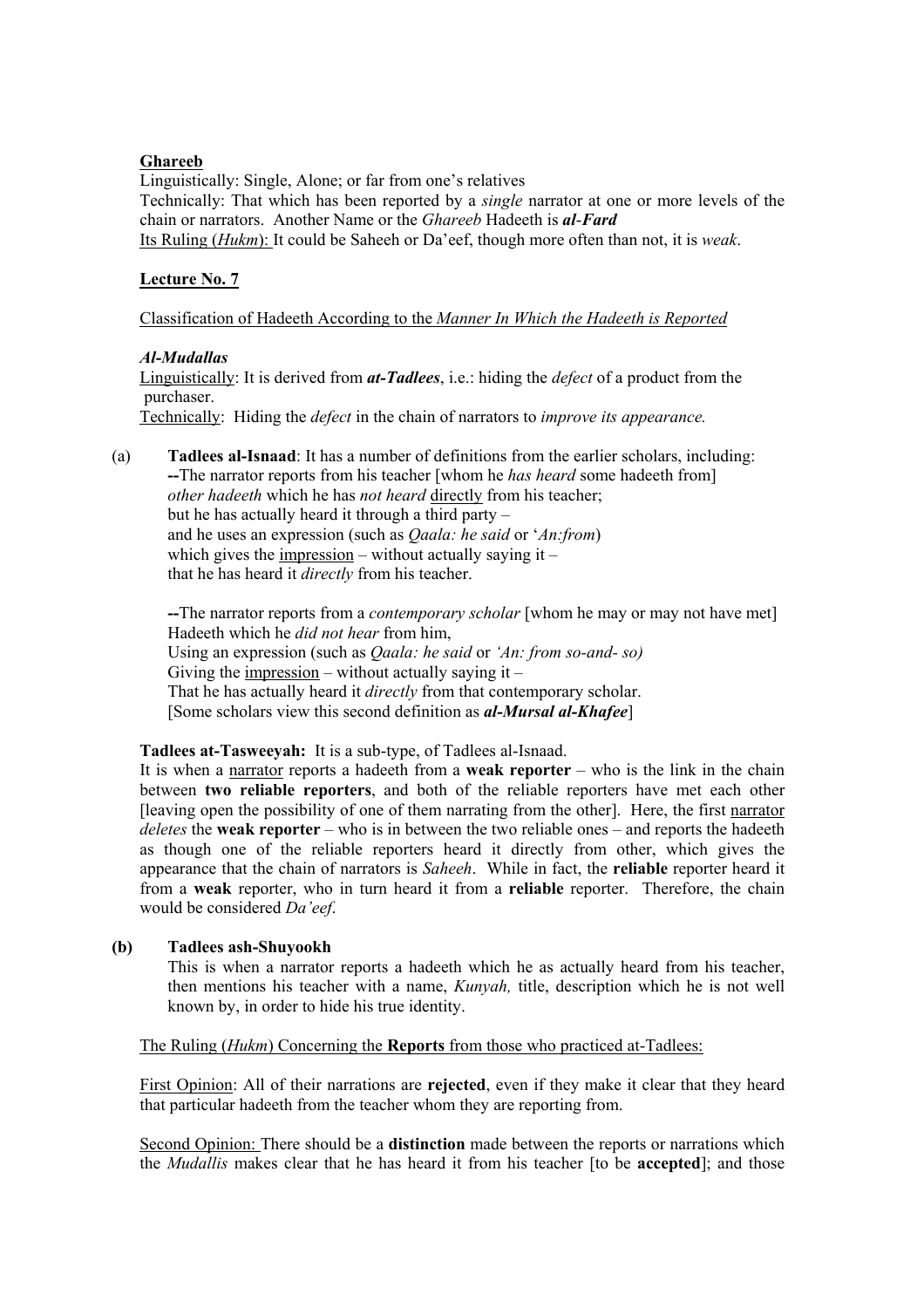which he uses expressions which do not make it clear [to be **rejected**]. This is the correct opinion.

### **Lecture No. 8**

Classification of Hadeeth According to the *Nature of the Text and Isnaad*

## *Shaadhdh [*see also *Mah-fooz]*

Linguistically: it means *infiraad:* the odd one in the group Technically: That which is narrated by a *reliable* (*maq*-*bool*) narrator, in contradiction to what is narrated by those who are *more reliable* than him.

Its Ruling (*Hukm*): It is classified as a weak hadeeth – rejected.

Its opposite is *Mahfooz* (the preserved or correctly memorized narration), that which is narrated by a *more reliable* narrator in contradiction to a *less reliable* narrator.

#### *Munkar [*see also *Ma'roof]*

Linguistically: That which is rejected or repudiated, as opposed to that which is accepted. Technically: It has been defined in a number of ways. The following are two:

- (a) The hadeeth whose chain of narrators contains a *narrator* who makes serious mistakes (*Fah-sha al-Ghalat*), innumerable instances of unmindfulness (*Kath-ratu al-Ghaf-lah*), or openly displays evil or immoral behavior (*Zuhoor al-Fisq*).
- (b) The hadeeth which is reported by a weak (*da'eef*) narrator in contradiction to that which is reported by a reliable narrator (*thiqah*).

Its Ruling (*Hukm*): It is classified as a very weak hadeeth (*da'eef jiddan*) – rejected. Its opposite is *Ma'roof* (the approved or accepted narration), that which is narrated by a reliable (*thiqah*) narrator in contradiction to what is narrated by a weak (*da'eef*) narrator.

#### *Mudraj*

Linguistically: that which has been entered into something else and joined to it. Technically: That *isnaad* (chain of narrators) whose order has been changed; or the *matn* (text) which has had something added to it - which is not part of it - without any indication of separation.

Its Ruling (*Hukm*): It is forbidden to do it (*Idraaj*), except in the case of explaining a word as az-Zuhri used to do.

# **Lecture No. 9**

Classification of Hadeeth According to a *Hidden Defect* in the *Isnaad* or *Text* of a Hadeeth

#### *Mud-tarib*

Linguistically: it is derived from *id-tiraab: disturbance (of a system), disorder, confusion; shaking*.

Technically: That which has been reported in (**a**) *contradictory* narrations [which do not allow for reconciliation], while each narration is (**b**) of *equal strength* [such that no one of them can be given preference over the other(s)]. Both of these factors must be present for a hadeeth to be considered *Mud-tarib*.

#### *Maq-loob*

Linguistically: reversed, turned upside down

Technically: Exchanging an expression for another in the *isnaad* or *matn, by advancing or putting back.*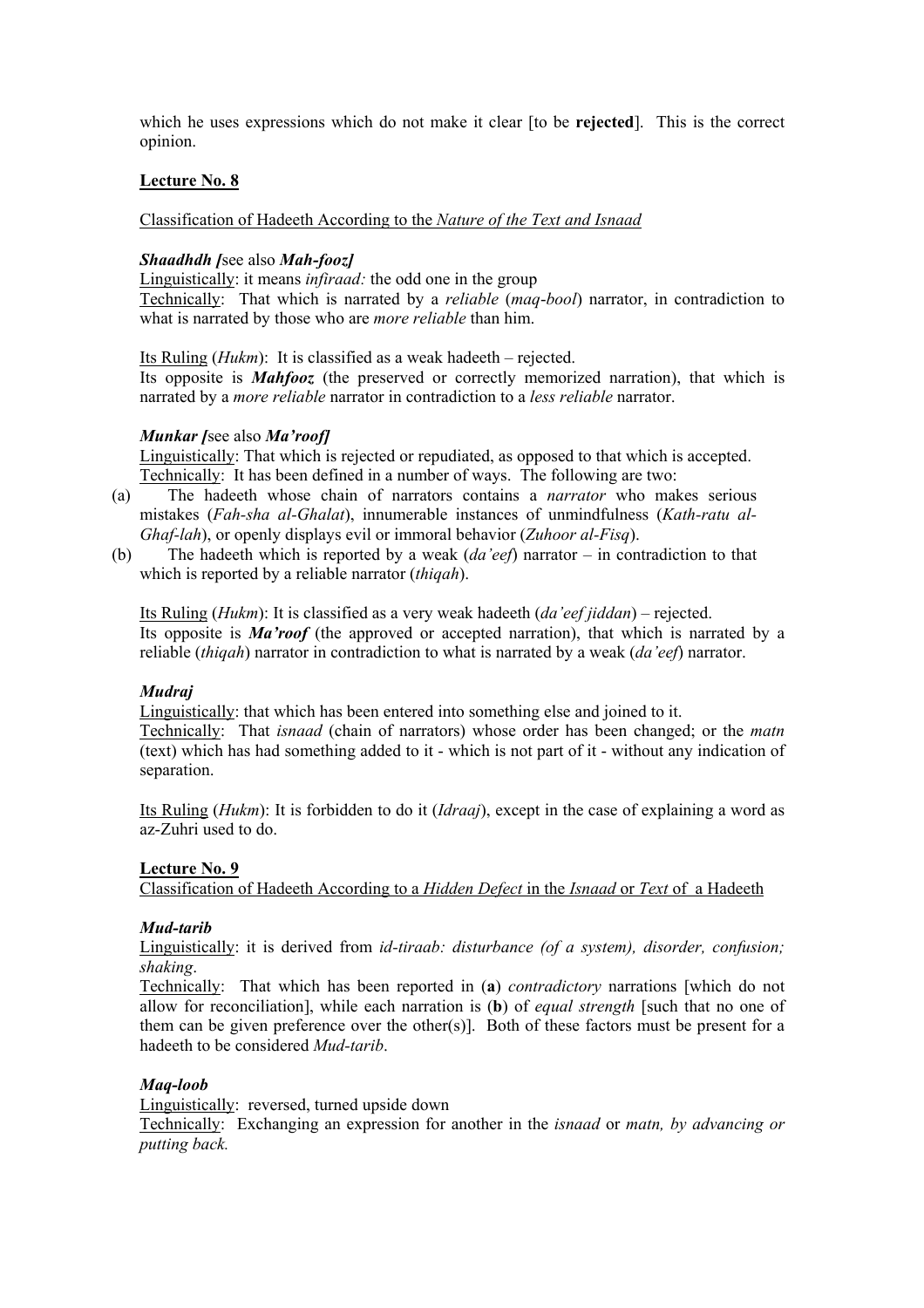# **Lecture No. 10** Classification of Hadeeth According to the *Reliability and Memory of the Reporters*

# *Saheeh*

Linguistically: The opposite of sick/defective: Healthy, Sound.

Technically: That which has been reported with (**1**) a connected chain of narrators (*Ittisaal as-sanad*); through narrators – from the beginning of the chain until the end - who are known to be (**2**) trustworthy/of good character ('*Adl*) and (**3**) accurate/precise memory (*Daabit*); being free of (**4**) contradicting those who are more reliable (*Shaadhdh*); and free of any (**5**) hidden defect (*'Illah Qaadihah*) which affects the authenticity of the hadeeth - though it appears to be free of any defect.

Its Ruling: It is Obligatory to act upon it according to the consensus of the scholars …

# *Hasan*

Linguistically: Good, handsome, beautiful.

Technically: That which fulfills the five (5) conditions of a Saheeh Hadeeth, i.e.:(**1**) *Ittisaal as-sanad*; (**2**) '*Adl* and (**3**) *Daabit*; not being (**4**) *Shaadhdh*; nor having any (**5**) *'Illah Qaadihah* - except that the **accuracy/precision** of one or more of its narrators is of a **lesser standard** than the narrators of a *Saheeh Hadeeth*.

Its Ruling: It is the same as for the *Saheeh*, except that it is *less* than the *Saheeh* in *strength*.

# **Lecture No. 11**

The Sub-divisions of Saheeh and Hasan

*As-Saheeh li-Ghairi-hi* (Raised up to *Saheeh*, due to support from other narrations) This is a hadeeth which is *Hasan* on its own merit, and then is reported by another chain of narrators similar to it in strength – or stronger – which supports it and raises it to the level of Saheeh.

Its Ruling It may be used as a proof in religious matters.

# *Al-Hasn li-Ghairi-hi* (Raised up to *Hasan*, due to support from other narrations)

This is a hadeeth which is originally *Da'eef*, but due to other chains of narrators reporting the same *matn* (text) literally or in meaning – it is strengthened and considered *Hasan li-Ghairihi.* 

Its Ruling It may be used as a proof in religious matters.

# *Da'eef*

Linguistically: Opposite of the strong: Weak

Technically: That which does not fulfill the conditions of the *Saheeh* nor the *Hasan* hadeeth – due to the absence of one or more of its conditions. And just as there are levels of the Saheeh, there are levels of the weak – the weaker the narrators, the weaker it becomes, ranging through: *Da'eef* (Weak), *Da'eef Jiddan* (Very Weak), *Waahee* (Baseless) *Munkar* (Weak and contradicting something more authentic), *Mawdoo'* (Fabricated), the worst of the rejected reports.

Its Ruling: Some of the great scholars, amongst them Imaams al-Bukhaaree, Muslim, Ibn Ma'een and Ibn Hazm, hold that the weak hadeeth is rejected outright and not to be acted upon as it is not knowledge.

--Others hold that it may be acted upon if conditions are met – and then only with regards to encouragement for doing good or avoiding evil. The conditions, as explained by Ibn Hajr are: